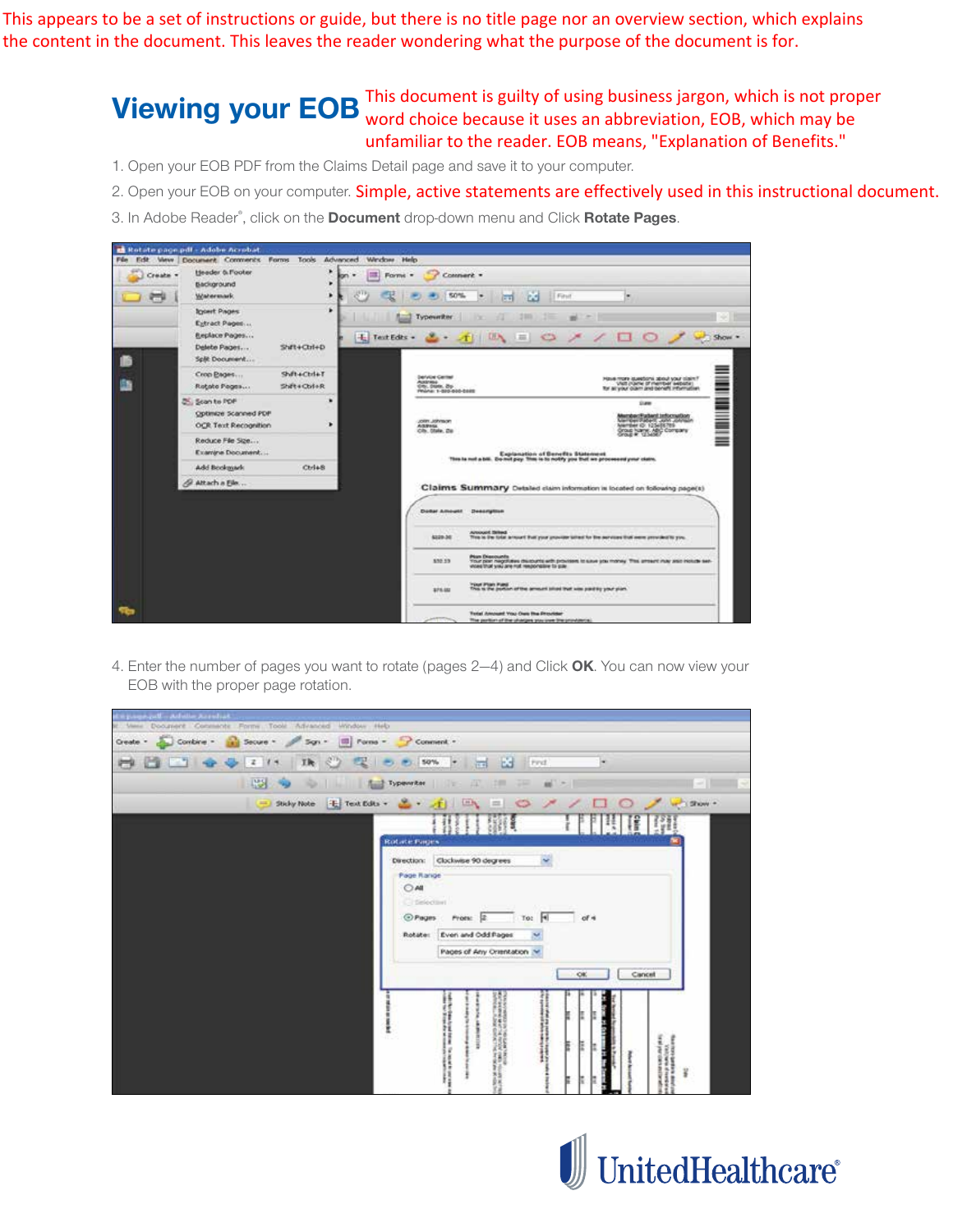**Understanding your** making it clear what the meaning of the abbreviation is. Descriptive headings reveal the location of information. In this heading, the unfamiliar term is used along with the abbreviation

# **Explanation of Benefits (EOB)**



## **1. Patient**

The name of the person who received the medical care.

#### **2. Claims Summary**

Summary section shows the "math" with details on how much your plan pays, This is an effective sentence that keeps plan discounts, and how much you may owe your provider. the subject/agent (summary section)

close to the verb (shows).

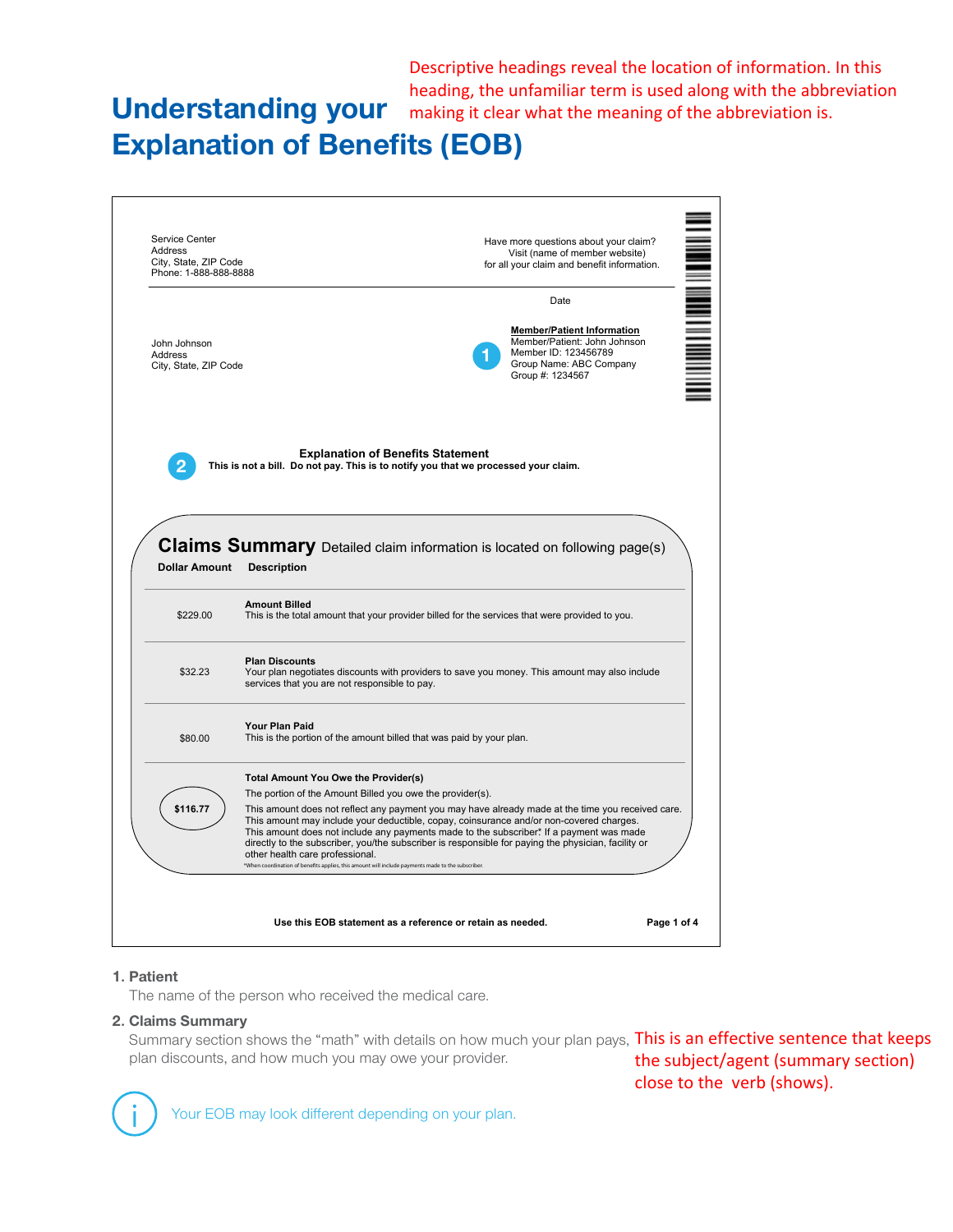# **Claim detail page**

| Service Center<br>Address     | City, State, ZIP Code<br>Phone: 1-888-888-8888 |                     |                                                                                                                                                                         |                        |                                   |         |        | Have more questions about your claim?<br>for all your claim and benefit information.                                                                                                                                                                                                                                                                                                                            | <b>Date</b><br>Visit (name of member website) |                   |
|-------------------------------|------------------------------------------------|---------------------|-------------------------------------------------------------------------------------------------------------------------------------------------------------------------|------------------------|-----------------------------------|---------|--------|-----------------------------------------------------------------------------------------------------------------------------------------------------------------------------------------------------------------------------------------------------------------------------------------------------------------------------------------------------------------------------------------------------------------|-----------------------------------------------|-------------------|
| Claim.<br>Provider:           | ß<br>Martin                                    | il for John Johnson |                                                                                                                                                                         | Claim Nul              | 3199111101<br>z                   | 5       |        |                                                                                                                                                                                                                                                                                                                                                                                                                 | Patient Account Number: 3201858-11            |                   |
| Date(s) of Type of<br>Service | Service                                        | Notes*              | Amount<br><b>Billed</b>                                                                                                                                                 | (-) Plan Discounts (-) | <b>Your Plan</b><br>$(=)$<br>Paid |         |        | Your Itemized Responsibility to Provider**<br>Deductible (+) Copay (+) Coinsurance (+) Non-Covered (=)                                                                                                                                                                                                                                                                                                          |                                               | Amount<br>You Owe |
| 7/1/17                        | Office Visits                                  | D <sub>1</sub>      | \$104.00                                                                                                                                                                | \$32.23                | \$0.00                            | \$71.77 | \$0.00 | \$0.00                                                                                                                                                                                                                                                                                                                                                                                                          | \$0.00                                        | \$71.77           |
| 7/1/17                        | Laboratory                                     |                     | \$125.00                                                                                                                                                                | \$0.00                 | \$80.00                           | \$25.00 | \$0.00 | \$20.00                                                                                                                                                                                                                                                                                                                                                                                                         | \$0.00                                        | \$45.00           |
| Claim Total:                  |                                                |                     | \$229.00                                                                                                                                                                | \$32.23                | \$80.00                           | \$96.77 | \$0.00 | \$20.00                                                                                                                                                                                                                                                                                                                                                                                                         | \$0.00                                        | \$116.77          |
| Notes*                        |                                                |                     |                                                                                                                                                                         |                        |                                   |         |        | D1 - The discount shown is your savings. Your network physician or health care provider has agreed to the plan discount. The amount you owe may include what you need to<br>pay if you have reached a benefit limit on covered health services. If you need more information about your benefits, please go to your member website or plan documents.                                                           |                                               |                   |
|                               |                                                |                     |                                                                                                                                                                         |                        |                                   |         |        |                                                                                                                                                                                                                                                                                                                                                                                                                 |                                               |                   |
|                               |                                                |                     | Insurance fraud adds millions to the cost of health care. If services are listed which you did not receive or service you were told would be free, call 1-866-633-2474. |                        |                                   |         |        |                                                                                                                                                                                                                                                                                                                                                                                                                 |                                               |                   |
|                               |                                                |                     |                                                                                                                                                                         |                        |                                   |         |        | You have the right to receive, upon request and free of charge, a copy of the internal rule, quideline or protocol that we relied upon in making the non-coverage decision for your claim.                                                                                                                                                                                                                      |                                               |                   |
|                               | MEDICAL CLAIMS ONLY                            |                     |                                                                                                                                                                         |                        |                                   |         |        | A review of this benefit determination may be requested by submitting your appeal to us in writing at the following address: Health Plan Claims Appeal Address. The request for your review must be made within<br>180 days from the date you receive this statement. If you request a review of your claim denial, we will complete our review no later than 30 days after we receive your request for review. |                                               |                   |
|                               |                                                |                     | You may have the right to file a civil action under ERISA if all required reviews of your claim have been completed.                                                    |                        |                                   |         |        |                                                                                                                                                                                                                                                                                                                                                                                                                 |                                               |                   |

### **3. Service Description**

Description of service provided. Remark code text is listed below the Service Details box.

## **4. Your Plan Paid**

The amount of benefits paid to the employee or provider.

#### **5. Deductible/Copay**

**Deductible, Oopay**<br>Itemized Responsibility. This section shows the amount you owe to the provider. **defined? What is a Remark code?** 

#### **6. Notes**

This section gives more detail on how the claim was processed. It also shows your appeals options and other helpful information.

|                                                                                                                                                                                                                                                                                                                                                                                                                                                                                                                                                                                                                                                                    | Date                                                                                                                  |
|--------------------------------------------------------------------------------------------------------------------------------------------------------------------------------------------------------------------------------------------------------------------------------------------------------------------------------------------------------------------------------------------------------------------------------------------------------------------------------------------------------------------------------------------------------------------------------------------------------------------------------------------------------------------|-----------------------------------------------------------------------------------------------------------------------|
| Service Center<br><b>Address</b><br>City, State, ZIP Code<br>Phone: 1-888-888-8888                                                                                                                                                                                                                                                                                                                                                                                                                                                                                                                                                                                 | Have more questions about your claim?<br>Visit (name of member website)<br>for all your claim and benefit information |
| Notes*                                                                                                                                                                                                                                                                                                                                                                                                                                                                                                                                                                                                                                                             |                                                                                                                       |
| Rather view this online?<br>Sign up for myuhc.com to easily view claims and account balances, see where you're at against your deductible, locate a network doctor, compare costs, select paperless delivery of your important plan<br>documents and more.                                                                                                                                                                                                                                                                                                                                                                                                         |                                                                                                                       |
| Rather view this on your mobile device?<br>Download the free UnitedHealthcare Health4Me app, then sign up to easily find and map care, compare costs, view claims and account balances and more. Get access to the same personalized health<br>plan information while you're on the go.                                                                                                                                                                                                                                                                                                                                                                            |                                                                                                                       |
| Maintaining the privacy and security of individuals' personal information is very important to us at UnitedHealthcare. To protect your privacy, we implemented strict confidentiality practices. These practices<br>include the ability to use a unique individual identifier. You may see the unique identifier on UnitedHealthcare correspondence, including medical ID cards (if applicable), letters, explanation of benefits (EOBs),<br>and provider remittance advices (PRAs). If you have any questions about the unique individual identifier or its use, please contact your customer care professional at the number shown at the top of this Statement. |                                                                                                                       |
|                                                                                                                                                                                                                                                                                                                                                                                                                                                                                                                                                                                                                                                                    |                                                                                                                       |
|                                                                                                                                                                                                                                                                                                                                                                                                                                                                                                                                                                                                                                                                    |                                                                                                                       |
|                                                                                                                                                                                                                                                                                                                                                                                                                                                                                                                                                                                                                                                                    |                                                                                                                       |
|                                                                                                                                                                                                                                                                                                                                                                                                                                                                                                                                                                                                                                                                    |                                                                                                                       |
|                                                                                                                                                                                                                                                                                                                                                                                                                                                                                                                                                                                                                                                                    |                                                                                                                       |
|                                                                                                                                                                                                                                                                                                                                                                                                                                                                                                                                                                                                                                                                    |                                                                                                                       |
|                                                                                                                                                                                                                                                                                                                                                                                                                                                                                                                                                                                                                                                                    |                                                                                                                       |
|                                                                                                                                                                                                                                                                                                                                                                                                                                                                                                                                                                                                                                                                    |                                                                                                                       |
|                                                                                                                                                                                                                                                                                                                                                                                                                                                                                                                                                                                                                                                                    |                                                                                                                       |
|                                                                                                                                                                                                                                                                                                                                                                                                                                                                                                                                                                                                                                                                    |                                                                                                                       |
| Use this EOB statement as a reference or retain as needed                                                                                                                                                                                                                                                                                                                                                                                                                                                                                                                                                                                                          | Page 3 of 4                                                                                                           |

Do you think this document would be more effective if these terms were What is a Deductible?